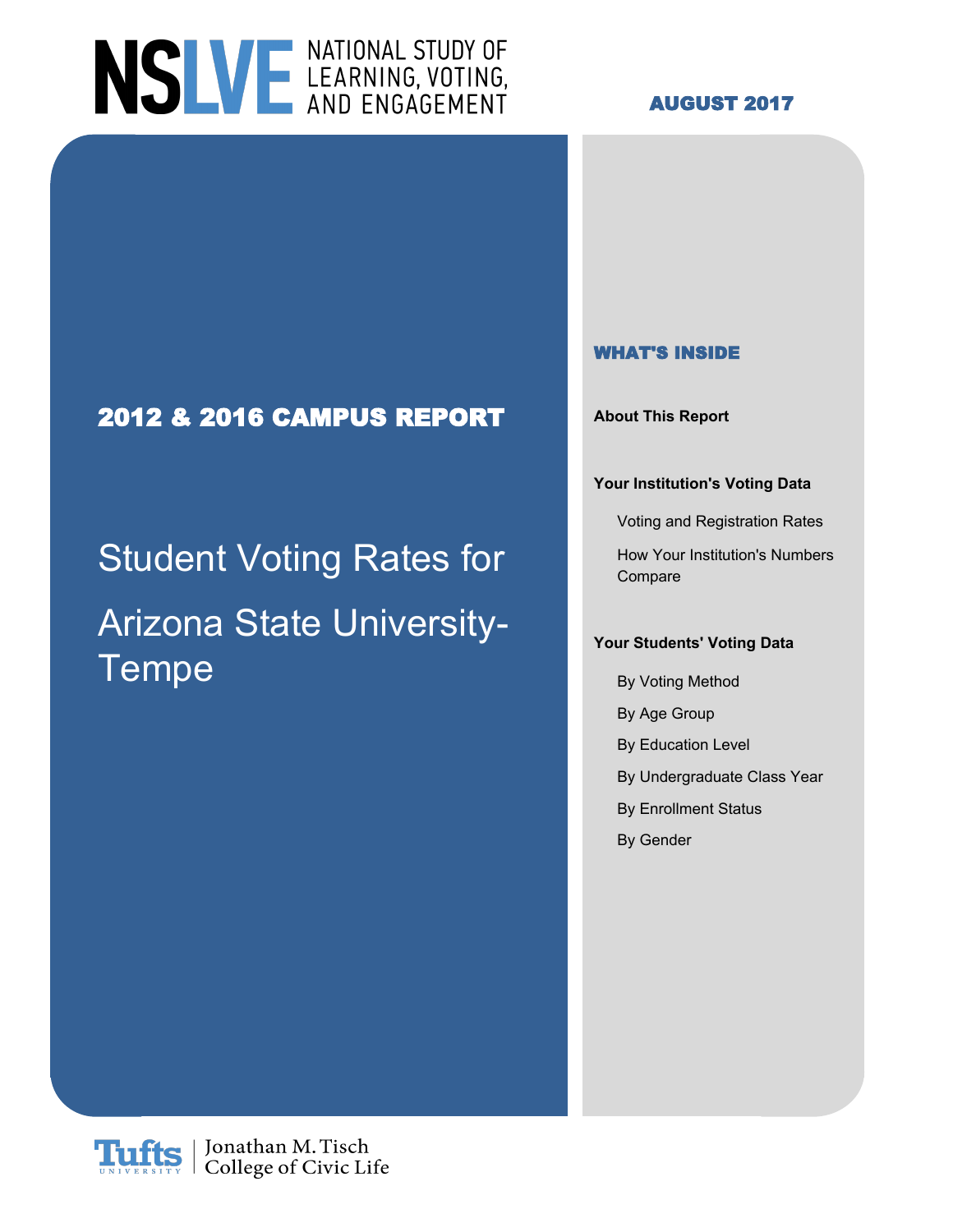**NSLVE CAMPUS REPORT | Arizona State University-Tempe**

### About This Report

Thank you for participating in the National Study of Learning, Voting, and Engagement (NSLVE). Since NSLVE's launch in 2013, more than 1,000 colleges and universities have signed up to receive their voting rates for the 2012, 2014 and 2016 federal elections. Along with others, your institution's participation in this study has allowed us to build a robust database of nearly 30 million college student records, about 10 million for each election year, that serve as a foundation for innovative research on college student political learning and engagement in democracy.

NSLVE is a signature initiative of the Institute for Democracy and Higher Education (IDHE) at Tufts University's Jonathan M. Tisch College of Civic Life. The mission of IDHE is to shift college and university priorities and culture to advance political learning, agency, and equity. We achieve our mission through research, resource development, technical assistance, and advocacy.

#### **About the Data**

The voter registration and voting rates in this report reflect the percentage of your institution's students who were eligible to vote and who actually voted in the 2012 and 2016 elections. These results are based on enrollment records your institution submitted to the National Student Clearinghouse (FERPA-blocked records excluded) and publicly available voting files collected by Catalist.

Institutional voting rates are adjusted by deducting an estimated number of students identified by each institution as non-resident aliens and reported to the Integrated Postsecondary Education Data System (IPEDS). For breakdowns by student characteristics, we cannot consistently adjust for students who are non-resident aliens, resident aliens, or undocumented students. This may result in your institution's actual voting rate being higher than we report. To calculate that percentage, and to read more about NSLVE data, see our **FAQ on Campus Reports**. Please also see **Creating and Maintaining the NSLVE Database** paper for a more detailed study methodology.

#### **Reviewing the Data**

Use the following key to interpret the charts:  $=$  number of students is less than 10  $n/a$  = no data was collected or calculated for this field**.**

#### **What to do next?**

 $\Box$  Review the data. This report provides a baseline measure of your students' engagement in democracy in 2012 and 2016, and compares your institution's voting rates to similar institutions. Visit our website for more comparison data.

 $\Box$  Share the report widely and strategically, including posting it online.

 $\Box$  Put your data into practice. Use our IDHE Resources to guide you.

 $\Box$  Address your campus climate for student political learning, discourse, and participation. Start by bringing the IDHE team to your campus or using the IDHE self- assessment rubric available on our website.

 $\square$  Partner with IDHE. We are available with virtual office hours, webinars, brown bag discussions and in-person trainings.

For up-to-date news on NSLVE data, resources and upcoming opportunities visit our website: **idhe.tufts.edu.**

Follow us on Twitter **@TuftsIDHE** or email us at **NSLVE@tufts.edu.**

Warm regards, IDHE Team

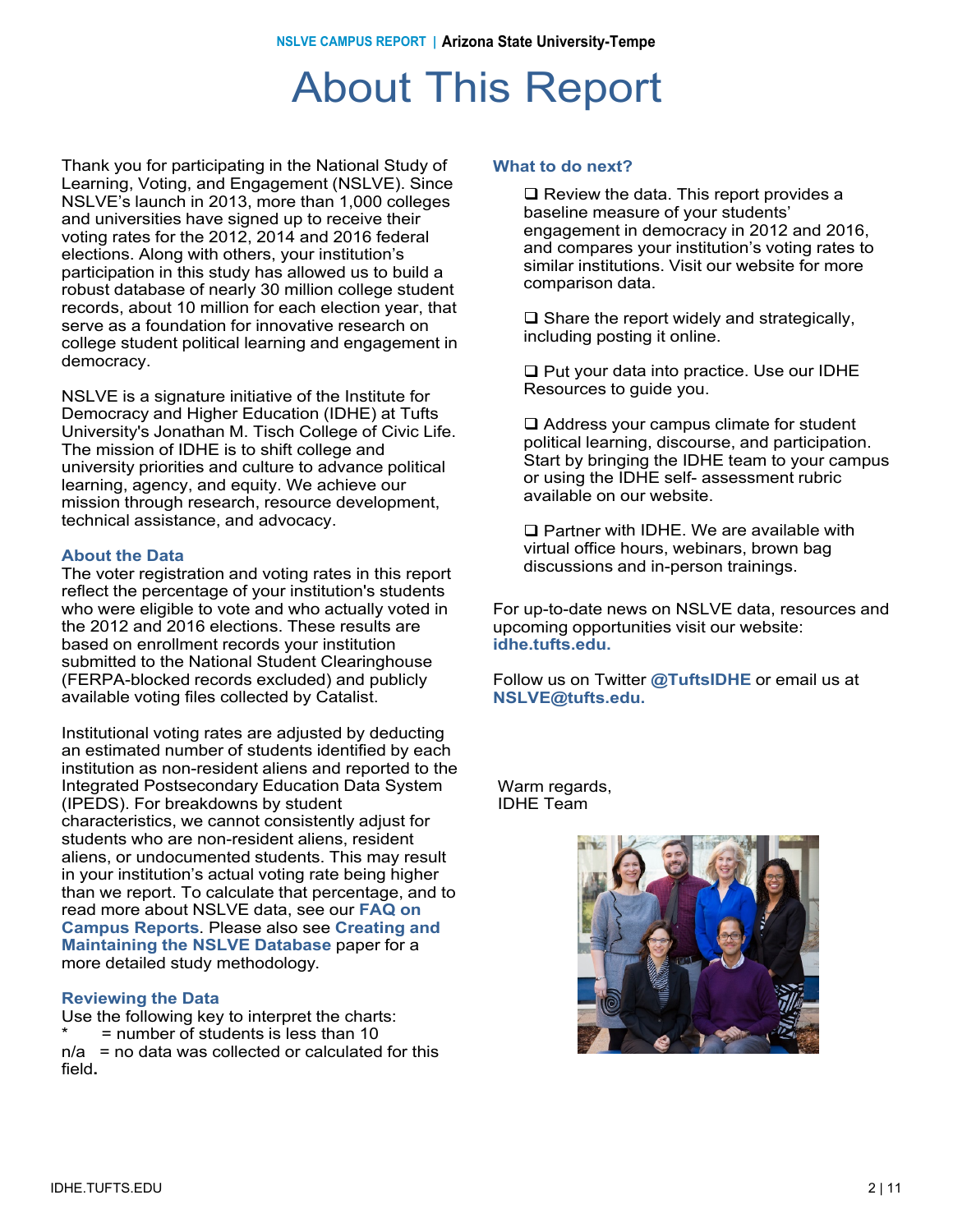# Voting and Registration Rates



|                                            | 2012     | 2016      |     | Change |
|--------------------------------------------|----------|-----------|-----|--------|
| Total student enrollment                   | 70,017   | 91,045    |     | 21,028 |
| Age under 18/Unknown                       | (336)    | (405)     |     |        |
| <b>IPEDS</b> estimated non-resident aliens | (4, 855) | (15, 430) |     |        |
| FERPA records blocked                      | (671)    | (351)     |     |        |
| Total eligible voters                      | 64,155   | 74,859    |     | 10,704 |
| Number of students who registered          | 47,865   | 62,248    |     | 14,383 |
| Number of students who voted               | 30,640   | 43,964    |     | 13,324 |
| Registration rate                          | 74.6%    | 83.2%     | -47 | 8.5    |
| Voting rate of registered students         | 64.0%    | 70.6%     | 1P  | 6.6    |
| Voting rate                                | 47.8%    | 58.7%     | 1P  | 11.0   |
| Difference from all institutions           | $+0.9$   | $+8.3$    |     |        |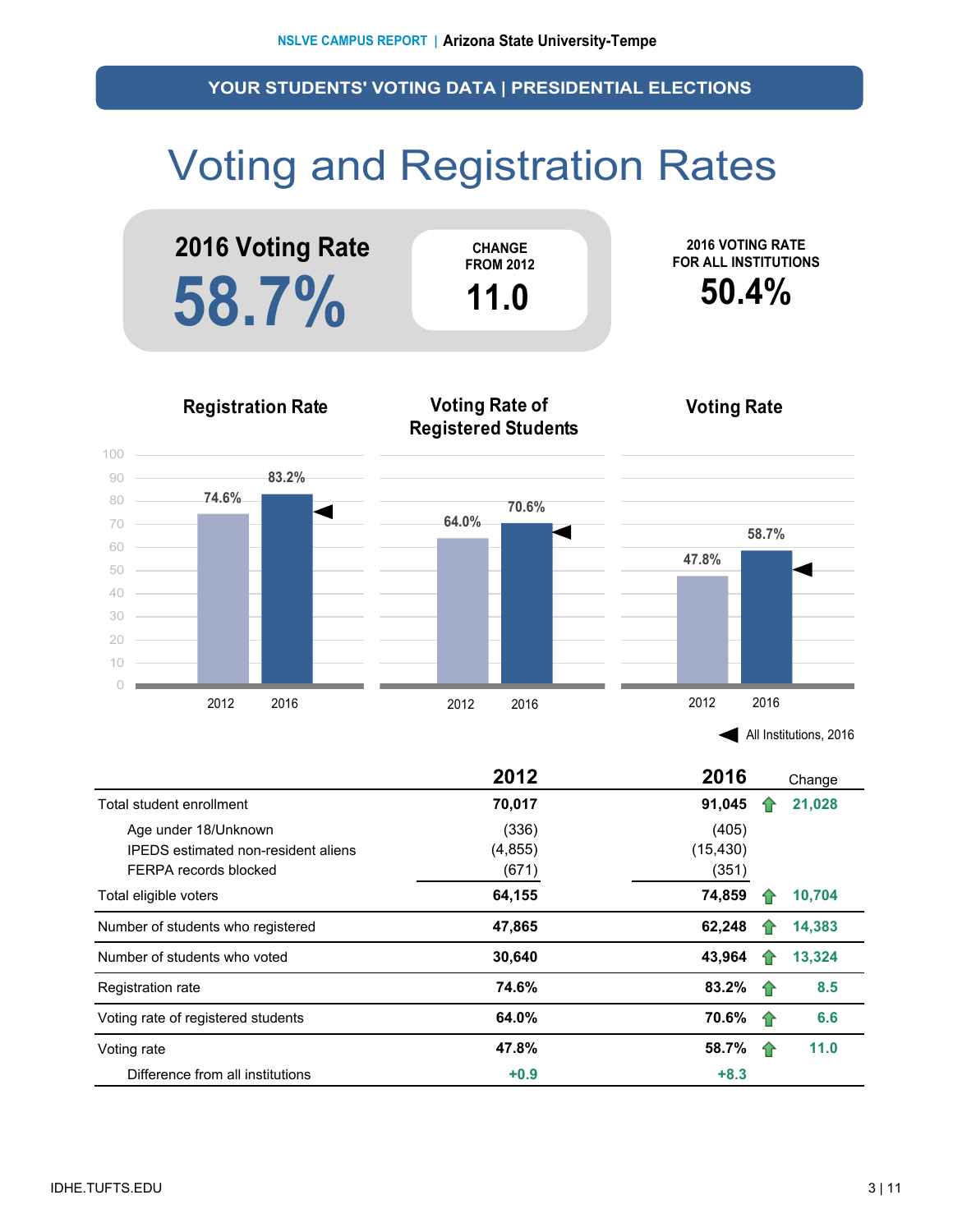**HOW YOUR NUMBERS COMPARE | PRESIDENTIAL ELECTIONS**

## By Carnegie Classification



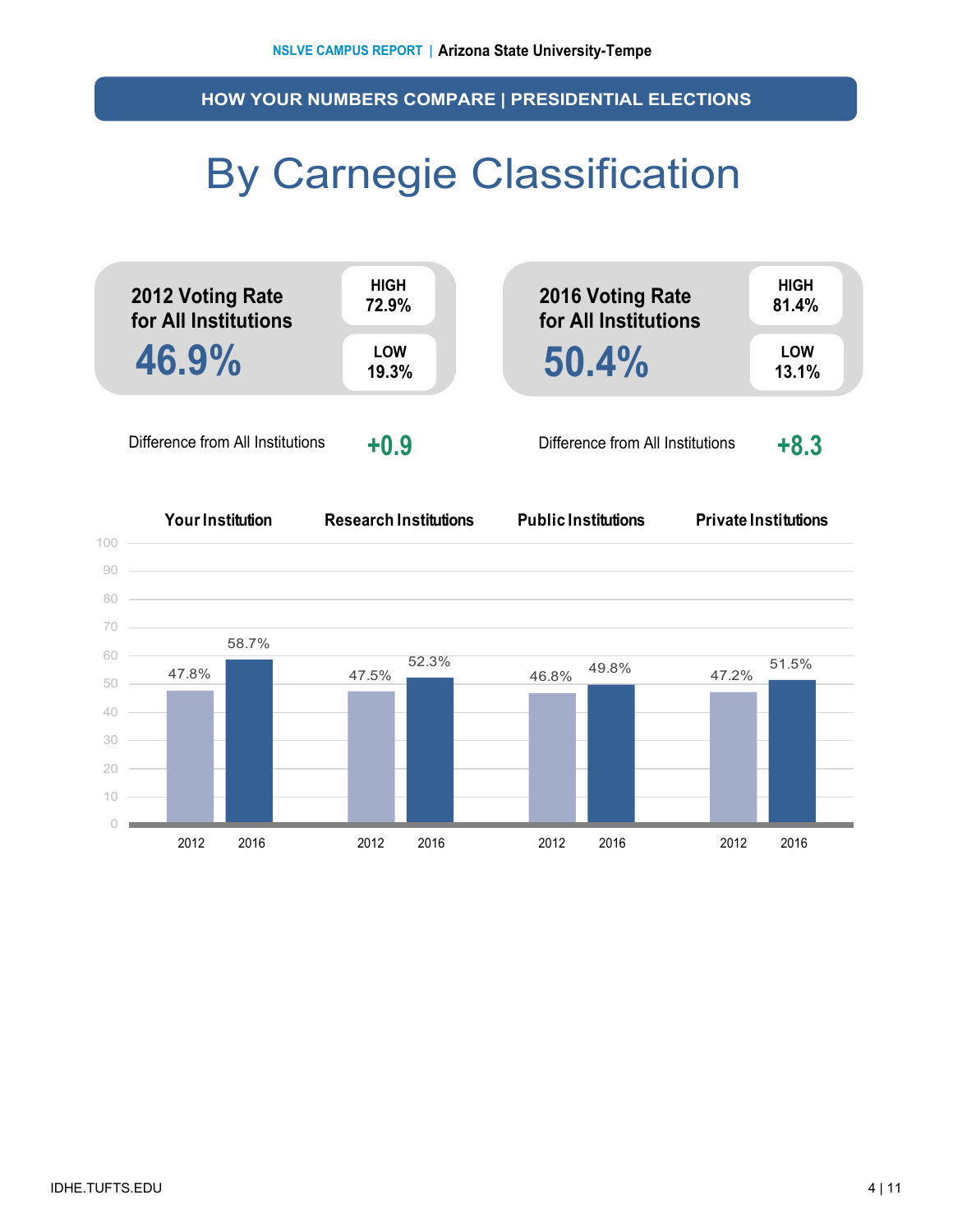# By Voting Method\*



|                                   | 2012   |       |        | 2016    |                |         |
|-----------------------------------|--------|-------|--------|---------|----------------|---------|
|                                   | Voted  | Rate  | Voted  | Rate    |                | Change  |
| Absentee                          | 2,370  | 7.7%  | 2,609  | 5.9%    | ⊕              | $-1.8$  |
| Early Vote                        | 15,276 | 49.9% | 22,035 | 50.1% 个 |                | 0.3     |
| Mail                              | 698    | 2.3%  | 4,942  | 11.2%   | ⇑              | 9.0     |
| In-Person,<br><b>Election Day</b> | 11,597 | 37.9% | 11,988 | 27.3%   | $\overline{v}$ | $-10.6$ |
| Unknown                           | 699    | 2.3%  | 2,390  | 5.4%    |                |         |
| <b>Total</b>                      | 30,640 |       | 43,964 |         |                |         |

\* Your students' data broken down by voting method. If your campus has a high number of voting method "Unknown", it means that this information was not reported by local officals where your students voted.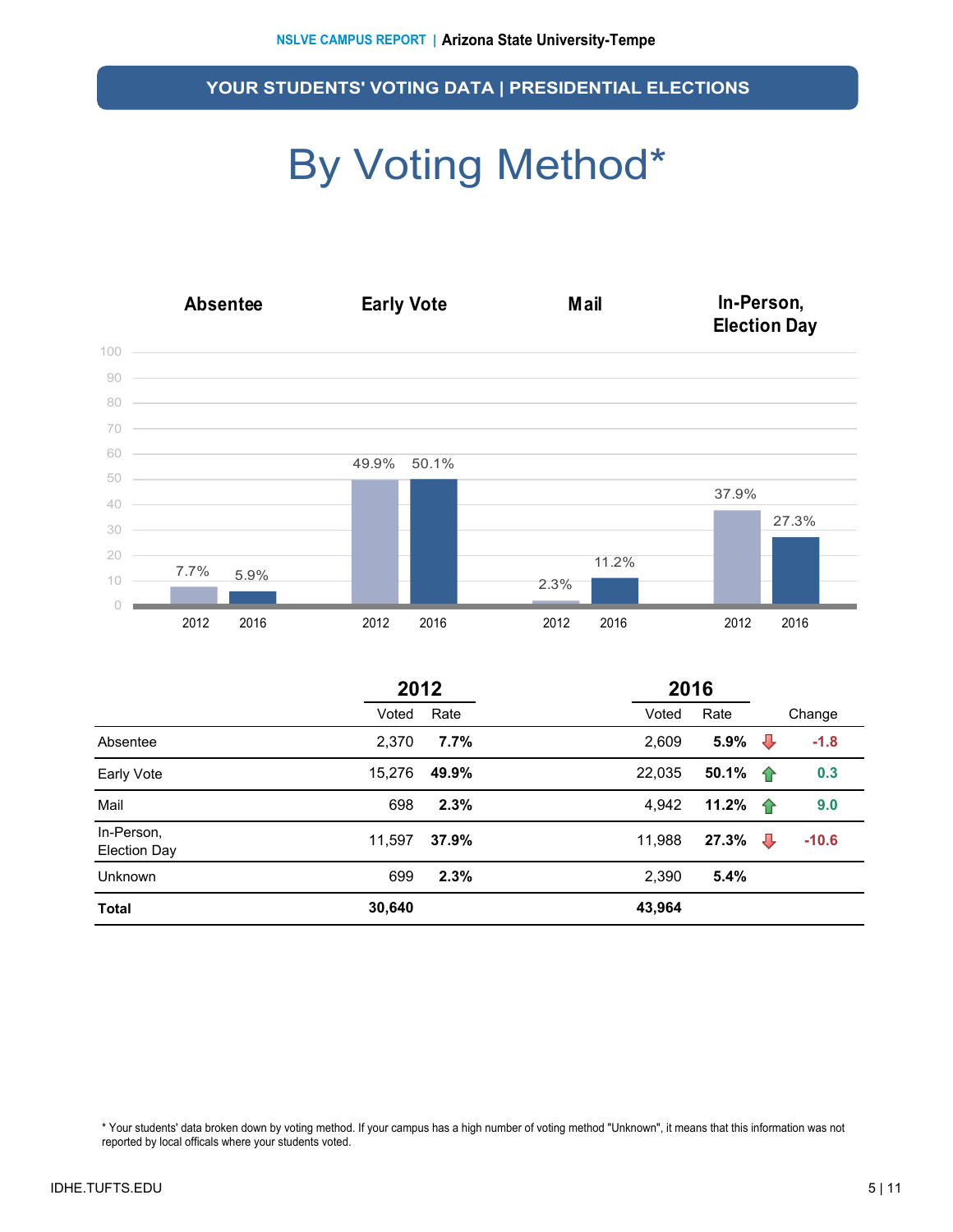### By Age Group\*



|           | 2012               |                | 2016     |               |                  |        |
|-----------|--------------------|----------------|----------|---------------|------------------|--------|
|           | Enrolled           | Voted<br>Rate  | Enrolled | Voted         | Rate             | Change |
| 18-21     | 31,040 12,925      | 41.6%          |          | 37,551 16,628 | 44.3% $\uparrow$ | 2.6    |
| $22 - 24$ | 14,618 6,212 42.5% |                | 17.741   | 8,283         | 46.7% 个          | 4.2    |
| 25-29     | 11,138 4,765       | 42.8%          | 16.236   | 7,688         | 47.4% $\uparrow$ | 4.6    |
| 30-39     | 8.216              | 4.070<br>49.5% |          | 12,715 7,172  | 56.4% 1          | 6.9    |
| 40-49     | 2.751              | 1,750<br>63.6% |          | 4,358 2,952   | 67.7% 1          | 4.1    |
| $50+$     | 1.247              | 918 73.6%      | 1,688    | 1,241         | $73.5\%$         | $-0.1$ |
| Unknown   | 0                  |                | $\star$  |               |                  |        |

\* Your students' data broken down by age at the time of the election. To provide more accurate voting rates, students ineligible to vote because they were too young, students whose age data was not reported to the Clearinghouse, as well as records that were FERPA blocked are removed from this table. Please note that we are not able to adjust these voting rates by removing non-resident aliens, resident aliens or undocumented students.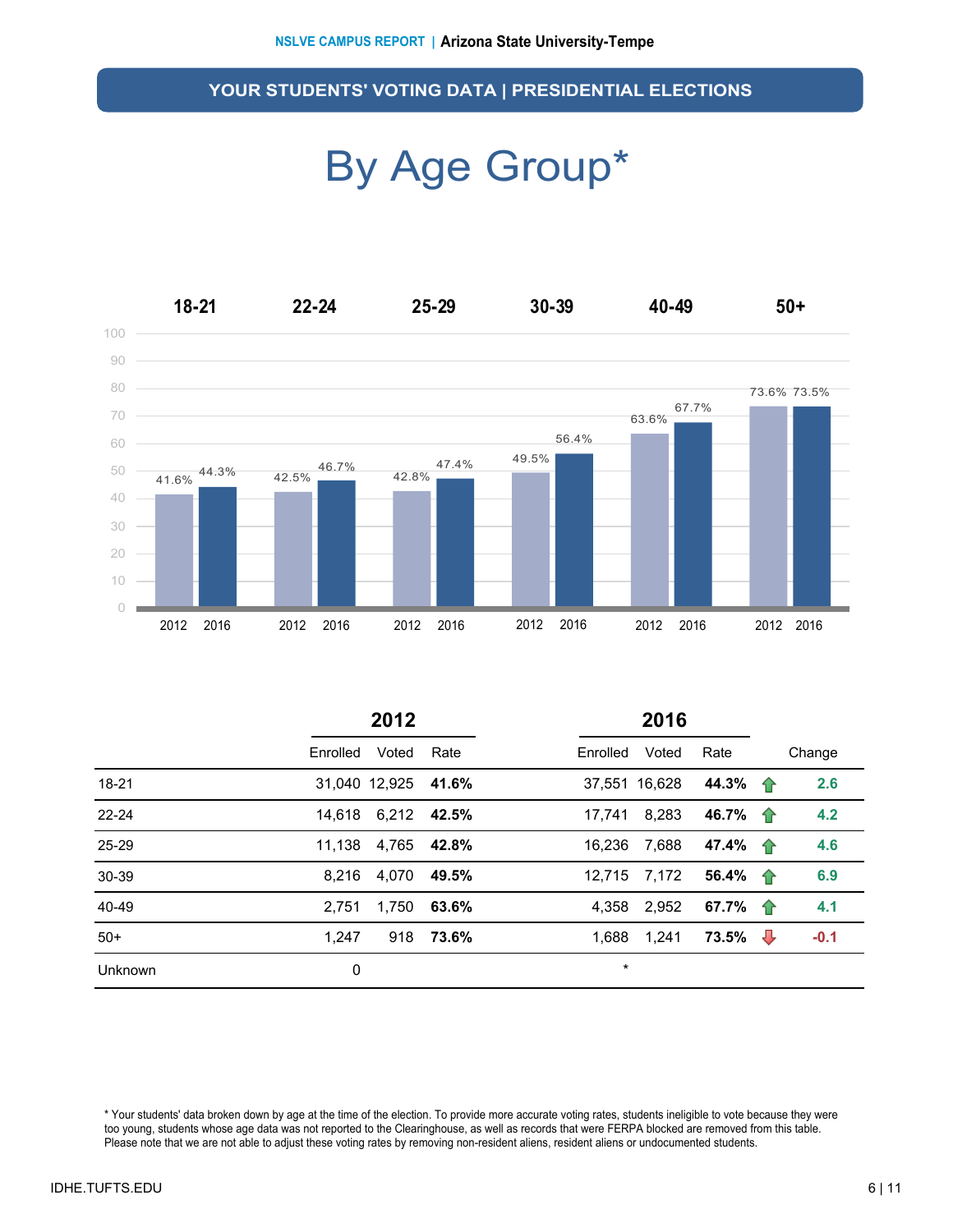## By Education Level\*



|                | 2012     |       |      | 2016                |                |
|----------------|----------|-------|------|---------------------|----------------|
|                | Enrolled | Voted | Rate | Voted<br>Enrolled   | Rate<br>Change |
| Undergraduate  | 0        | 0     | n/a  | 73,108 35,184 48.1% | n/a            |
| Graduate       | 0        | 0     | n/a  | 17,158 8,771 51.1%  | n/a            |
| <b>Unknown</b> | 69,010   |       |      | 23                  |                |

\* Your students' data broken down by undergraduate and graduate students. To provide more accurate voting rates, students ineligible to vote because they were too young, students whose age data was not reported to the Clearinghouse, as well as records that were FERPA blocked are removed from this table. Please note that we are not able to adjust these voting rates by removing non-resident aliens, resident aliens or undocumented students.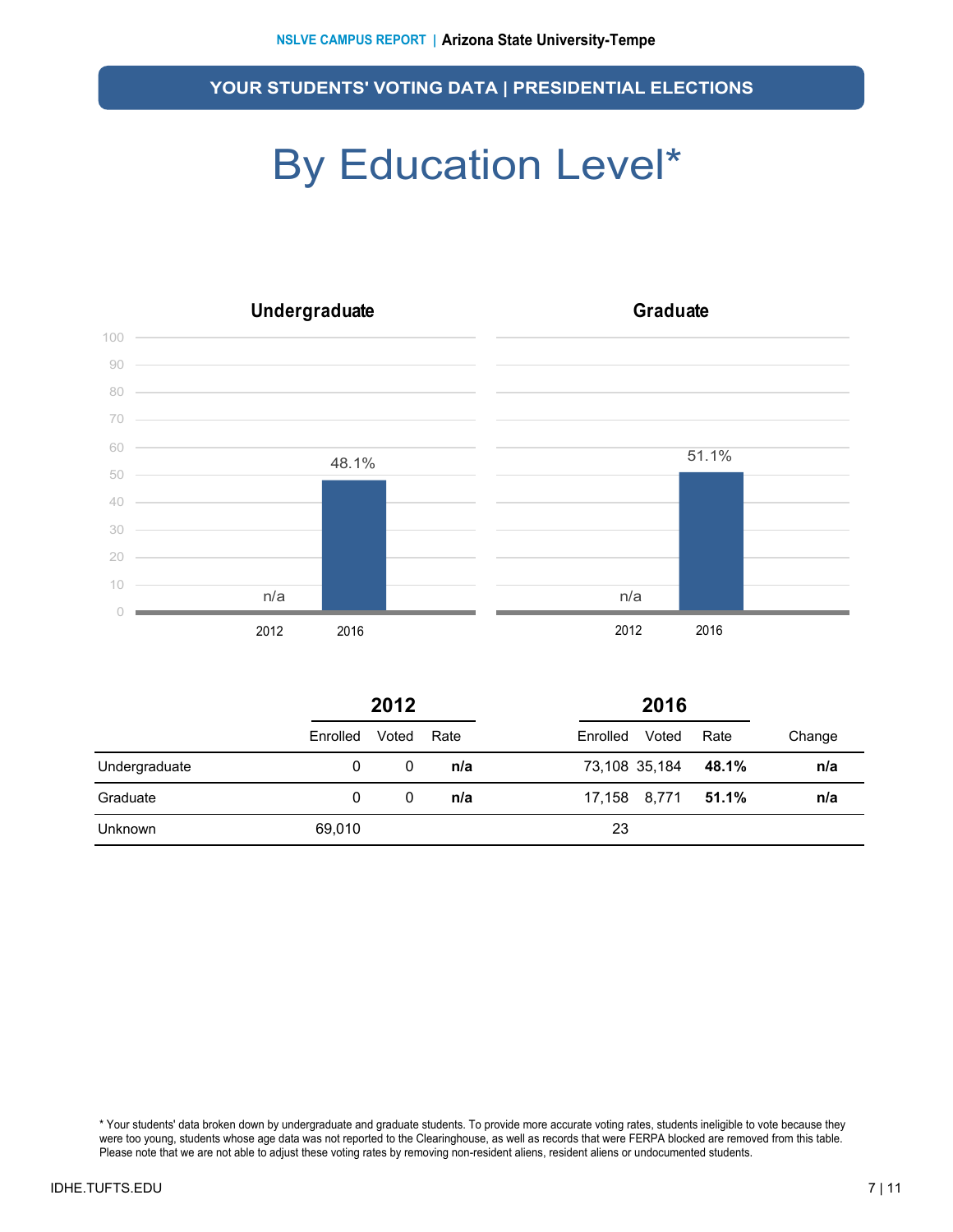## By Undergraduate Class Year\*



|                   | 2012     |       |      | 2016              |                |
|-------------------|----------|-------|------|-------------------|----------------|
|                   | Enrolled | Voted | Rate | Voted<br>Enrolled | Rate<br>Change |
| <b>First Year</b> | 0        | 0     | n/a  | 4,534<br>11,353   | 39.9%<br>n/a   |
| Sophomore         | 0        | 0     | n/a  | 6,368<br>14,190   | 44.9%<br>n/a   |
| Upperclassman     | 0        | 0     | n/a  | 47,378 24,186     | 51.1%<br>n/a   |

\* Your students' data broken down by undergraduate students' class level. To provide more accurate voting rates, students ineligible to vote because they were too young, students whose age data was not reported to the Clearinghouse, as well as records that were FERPA blocked are removed from this table. Please note that we are not able to adjust these voting rates by removing non-resident aliens, resident aliens or undocumented students.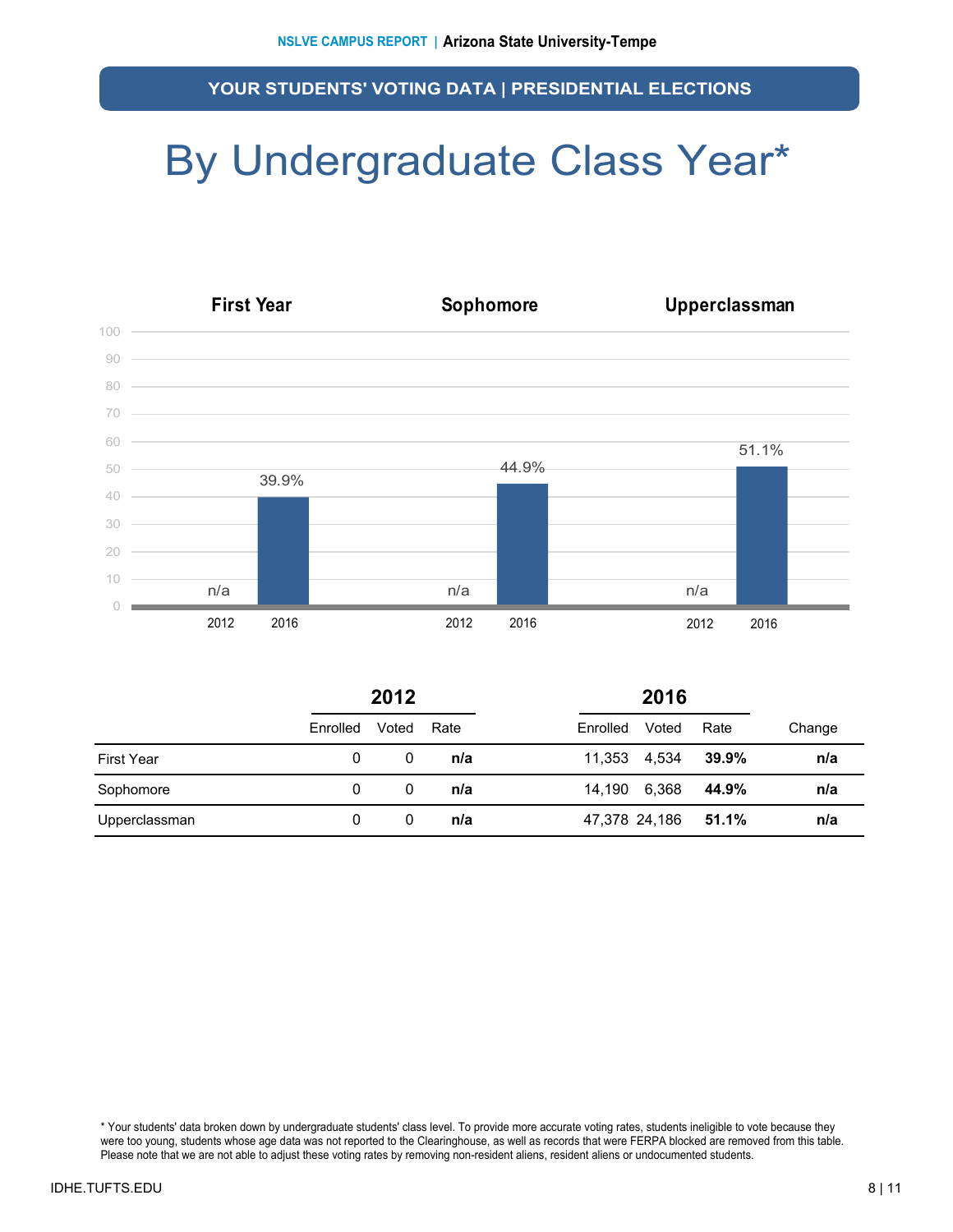# By Enrollment Status\*



|           | 2012     |                     | 2016 |          |       |                       |        |
|-----------|----------|---------------------|------|----------|-------|-----------------------|--------|
|           | Enrolled | Voted               | Rate | Enrolled | Voted | Rate                  | Change |
| Full-time |          | 52,448 22,804 43.5% |      |          |       | 68,009 31,722 46.6% 个 | 3.2    |
| Part-time |          | 16,562 7,836 47.3%  |      |          |       | 22,280 12,242 55.0% 个 | 7.6    |
| Unknown   | 0        | 0                   | n/a  | 0        | 0     | n/a                   |        |

\* Your students' data broken down by part-time and full-time students. To provide more accurate voting rates, students ineligible to vote because they were too young, students whose age data was not reported to the Clearinghouse, as well as records that were FERPA blocked are removed from this table. Please note that we are not able to adjust these voting rates by removing non-resident aliens, resident aliens or undocumented students.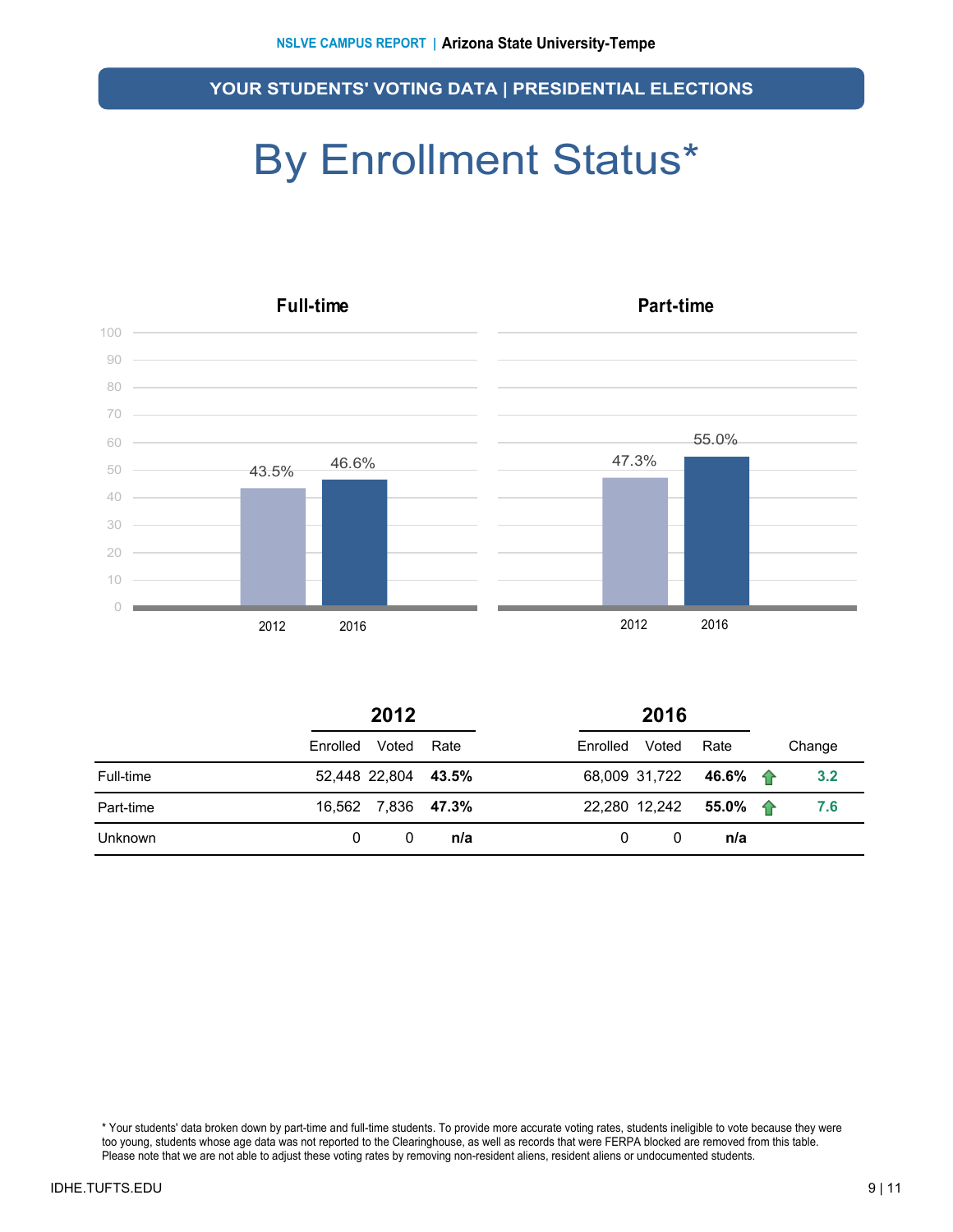## By Gender\*



| ×. |  |  |
|----|--|--|

|         | 2012                |      |               | 2016                     |        |  |
|---------|---------------------|------|---------------|--------------------------|--------|--|
|         | Voted<br>Enrolled   | Rate | Enrolled      | Voted<br>Rate            | Change |  |
| Women   | 28,073 15,546 55.4% |      | 34,187 22,566 | 66.0% $\, \, \hat{ } \,$ | 10.6   |  |
| Men     | 26,807 14,092 52.6% |      | 32,075 19,833 | 61.8% $\, \, \hat{ } \,$ | 9.3    |  |
| Unknown | 14,130 1,002        | 7.1% | 24,027        | 6.5%<br>1.565            |        |  |

\* Your students' data broken down by gender. To provide more accurate voting rates, students ineligible to vote because they were too young, students whose age data was not reported to the Clearinghouse, as well as records that were FERPA blocked are removed from this table. Please note that we are not able to adjust these voting rates by removing non-resident aliens, resident aliens or undocumented students.